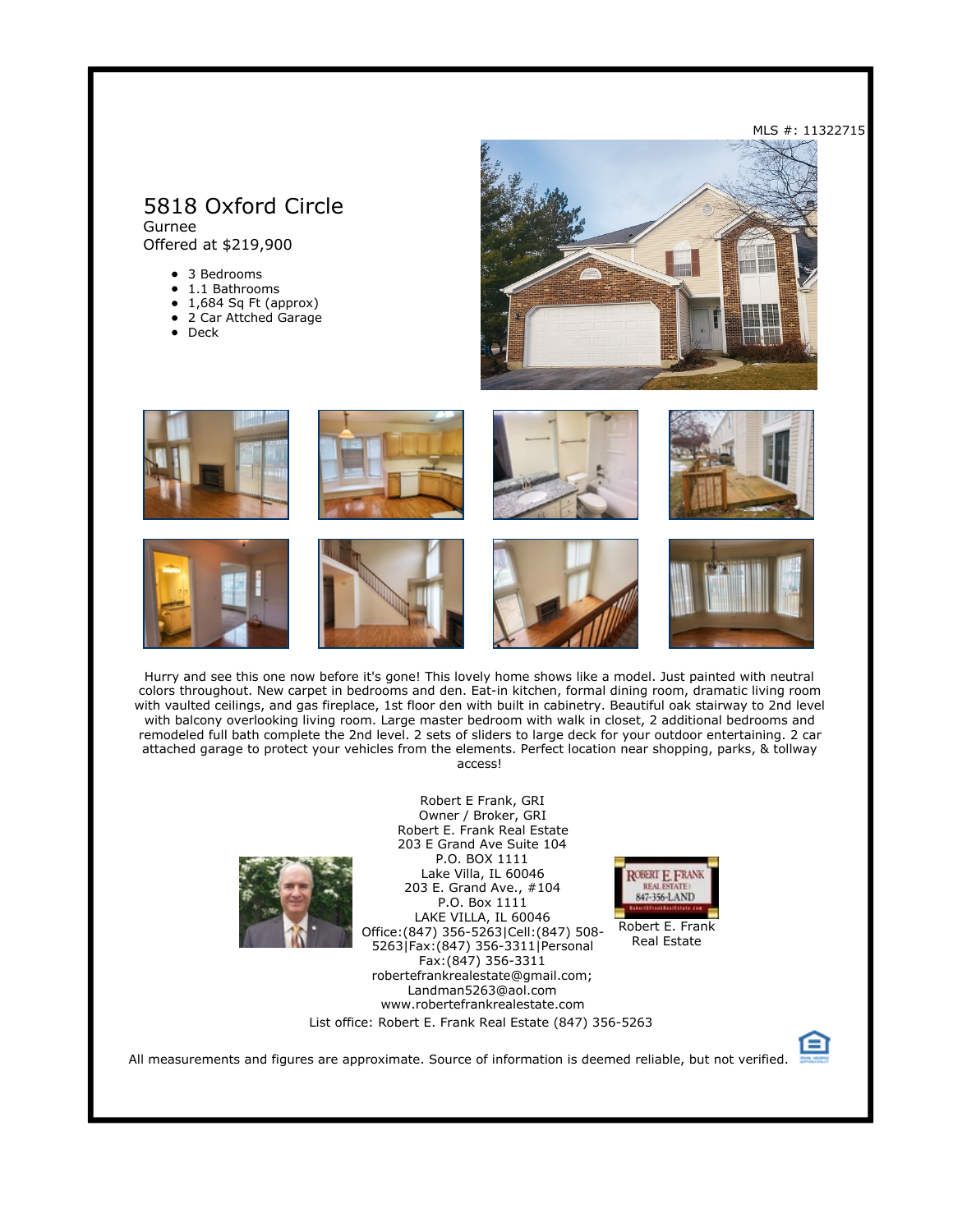# 5818 Oxford Cir, Gurnee, IL \$219,900

| <b>CTG</b>            | 3<br><b>Beds</b>          | 1684<br>1.1<br><b>SqFt</b><br><b>Baths</b> | <b>Built</b><br>1988 |
|-----------------------|---------------------------|--------------------------------------------|----------------------|
| Attached Single       |                           | Orig. List Price:                          | \$219,900            |
| MLS #:                | 11322715                  | List Date:                                 | 02/10/2022           |
| Subdivision:          | Westgate                  | Listing Market Time:                       | 5                    |
| Ownership:            | Condo                     | County:                                    | Lake                 |
| Type Attached:        | Townhouse-2 Story         | Township:                                  | Warren               |
| Unit Floor Lvl:       | 1                         | Assess/Assoc Fee:                          | \$195                |
| $#$ Rooms:            | 7                         | # Days Board Approval:                     | 0                    |
| Parking:              | Garage, Exterior Space(s) | \$4,272.98<br>Total Taxes:                 |                      |
| # Spaces:             | Gar: 2 Ext: 2             | Pkn Incl in Price:                         | <b>Yes</b>           |
| Also Listed For Rent: | N                         |                                            |                      |
| Contract Date:        | 02/14/2022                |                                            |                      |

Hurry and see this one now before it's gone! This lovely home shows like a model. Just painted with neutral colors throughout. New carpet in bedrooms and den. Eat-in kitchen, formal dining room, dramatic living room with vaulted ceilings, and gas fireplace, 1st floor den with built in cabinetry. Beautiful oak stairway to 2nd level with balcony overlooking living room. Large master bedroom with walk in closet, 2 additional bedrooms and remodeled full bath complete the 2nd level. 2 sets of sliders to large deck for your outdoor entertaining. 2 car attached garage to protect your vehicles from the elements. Perfect location near shopping, parks, & tollway access!

#### **General**

| Area:                                | 31                                                       |
|--------------------------------------|----------------------------------------------------------|
| City, State, Zip:                    | Gurnee, IL 60031                                         |
| Grid #:                              |                                                          |
| Corporate Limits:                    | Gurnee                                                   |
| Coordinates:                         | N: S: E: W:                                              |
| Subdivision:                         | Westgate                                                 |
| Model:                               | Fairfax                                                  |
| Type Attached:                       | Townhouse-2 Story                                        |
| Built Before 1978:                   | No                                                       |
| Age:                                 | 31-40 Years                                              |
| Total # Units in Building:           | 4                                                        |
| % Owner Occupied:                    |                                                          |
| Max Pet Weight:                      | 999                                                      |
| Pet Information:                     | Cats OK, Dogs OK                                         |
| Lease Expiration Date:               |                                                          |
| <b>Estimated Occupancy Date:</b>     |                                                          |
| <b>Existing Basement/Foundation:</b> |                                                          |
| Directions:                          | 132 & Dilleys N2 Lawson W2 Madison L2 Delaware R2 Oxford |

| Waterfront:               |                                      | No.                                                                                    |
|---------------------------|--------------------------------------|----------------------------------------------------------------------------------------|
| Zoning Type:              |                                      |                                                                                        |
| Management:               |                                      | Manager Off-site                                                                       |
| General Information:      |                                      | School Bus Service, Interstate Access                                                  |
| Exposure:                 |                                      |                                                                                        |
| Common Area<br>Amenities: |                                      | Street Lights, Street Paved, Ceiling Fan, Laundry,<br>Private Laundry Hkup, School Bus |
|                           | New/Proposed Construction Options:   |                                                                                        |
|                           | Disability Access and/or Equipped:   | <b>No</b>                                                                              |
|                           | Disability Access/Equipment Details: |                                                                                        |
| Rural (Y/N):              |                                      | No                                                                                     |
| Relist (Y/N):             |                                      |                                                                                        |
| Zero Lot Line (Y/N):      |                                      |                                                                                        |
| <b>Mobility Score:</b>    |                                      |                                                                                        |
| <b>FHA Eligibility:</b>   |                                      | Check FHA Eligibility                                                                  |

#### **School Data**

| Elementary Sch Dist:       | 50                                |
|----------------------------|-----------------------------------|
| Elementary School:         | <b>Woodland Elementary School</b> |
| 2nd/Alternate Elem School: |                                   |
| Jr High/Middle Dist:       | 50                                |
| Jr High/Middle School:     | Woodland Jr High School           |

| 2nd/Alternate Jr Hi/Mid School: |                             |
|---------------------------------|-----------------------------|
| High Sch Dist:                  | 121                         |
| High School:                    | Warren Township High School |
| 2nd/Alternate High School:      |                             |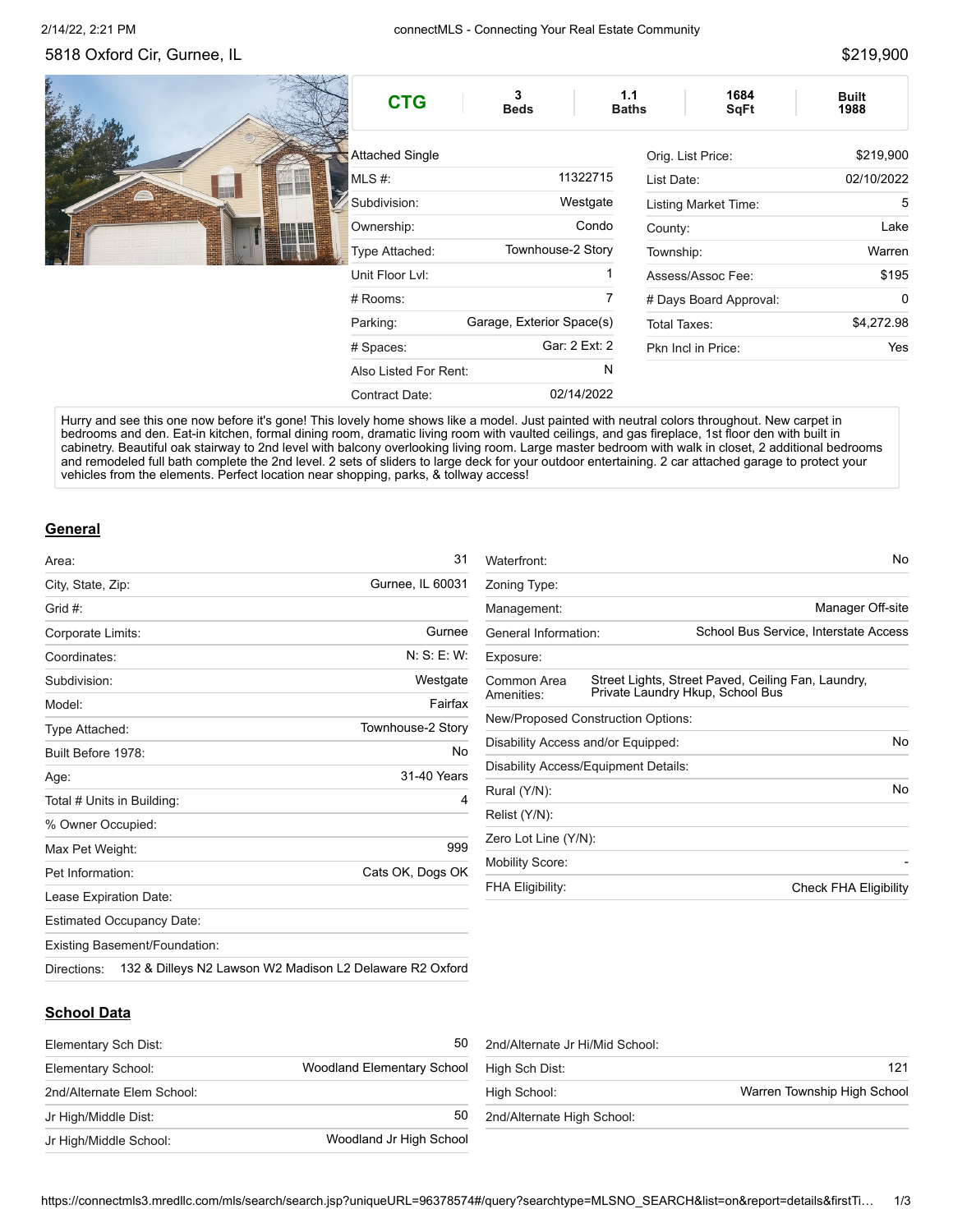## **Utilities/Green**

| Air Conditioning:        | <b>Central Air</b> |
|--------------------------|--------------------|
| Water:                   | Public             |
| Sewer:                   | Sewer-Public       |
| Electricity:             | Circuit Breakers   |
| Heat/Fuel:               | Gas, Forced Air    |
| <b>HERS Index Score:</b> |                    |

| <b>Green Supporting Documents:</b>   |                      |
|--------------------------------------|----------------------|
| Energy/Green Building Rating Source: |                      |
| Green Features:                      |                      |
| Equipment:                           | TV-Dish, Ceiling Fan |
| Gas Supplier:                        | Nicor Gas            |
| Electric Supplier:                   | Commonwealth Edison  |

#### **Exterior Features**

| Lot Dimensions:                    | <b>COMMON</b>                         |  |
|------------------------------------|---------------------------------------|--|
| Lot Size Source:                   | Other                                 |  |
| <b>Exterior Building Type:</b>     | Aluminum Siding                       |  |
| Lot Description:                   | Common Grounds                        |  |
| Roof Type:                         | Asphalt/Glass (Shingles)              |  |
| Foundation:                        | Concrete                              |  |
| <b>Exterior Property Features:</b> | Deck                                  |  |
| Deeded Garage Cost:                |                                       |  |
| Garage Fee/Lease \$:               |                                       |  |
| Garage On-Site:                    | <b>Yes</b>                            |  |
| Garage Type:                       | Attached                              |  |
| # Garage Spaces:                   | 2                                     |  |
| Garage Details:                    | Garage Door Opener(s), Transmitter(s) |  |
| Other Structures:                  | None                                  |  |

| Garage, Exterior Space(s)<br>Parking: |                |
|---------------------------------------|----------------|
| Is Parking Included in Price?:        | Yes            |
| Garage Ownership:                     | Owned          |
| Parking Ownership:                    | Owned          |
| Deeded Parking Cost:                  |                |
| Parking Fee/Lease \$:                 |                |
| Parking On-Site:                      | Yes            |
| # Parking Spaces:                     | $\overline{2}$ |
| Lowest Parking Fee:                   |                |
| Highest Parking Fee:                  |                |
| Parking Details:                      | Driveway       |
| Driveway:                             | Asphalt        |

#### **Interior Features**

Interior Property Features: Vaulted/Cathedral Ceilings, Hardwood Floors, Laundry Hook-Up in Unit, Built-in Features, Walk-In Closet(s), Bookcases, Some Carpeting, Some Wood Floors, Drapes/Blinds, Separate Dining Room, Some Insulated Wndws, Some Storm Doors, Walk-In Closet(s), Some Wall-To-Wall Cp

| Unit Floor Level:            |                                                                                                                                        |                         |
|------------------------------|----------------------------------------------------------------------------------------------------------------------------------------|-------------------------|
| # Stories:                   |                                                                                                                                        | 2                       |
| Master Bedroom Bath:         |                                                                                                                                        | Shared                  |
| <b>Bath Amenities:</b>       |                                                                                                                                        |                         |
| Basement:                    |                                                                                                                                        | <b>None</b>             |
| <b>Basement Description:</b> |                                                                                                                                        | None                    |
|                              | Basement Bathrooms (Y/N):                                                                                                              | No                      |
| Appliances:                  | Oven/Range, Microwave, Dishwasher, Refrigerator, Washer,<br>Dryer, Disposal, Front Controls on Range/Cooktop, Gas<br>Cooktop, Gas Oven |                         |
| Kitchen:                     |                                                                                                                                        | Eating Area-Table Space |

| Dining:                                   | Separate                                                                                                                                         |
|-------------------------------------------|--------------------------------------------------------------------------------------------------------------------------------------------------|
| Laundry Features:                         | In Unit, Laundry Closet                                                                                                                          |
| # Interior Fireplaces:                    | 1                                                                                                                                                |
| Fireplace Location:                       | Living Room                                                                                                                                      |
| Fireplace Details:                        | Gas Logs                                                                                                                                         |
| Square Feet:                              | 1684                                                                                                                                             |
| Square Feet Source:                       | Assessor                                                                                                                                         |
|                                           | Square Footage Comments:                                                                                                                         |
| **I evel<br>Square<br>Footage<br>Details: | Upper Sq Ft: 792, Main Sq Ft: 892, Above Grade Total Sq<br>Ft: 1684, Aprox. Total Finished Sq Ft: 1684, Total<br>Finished/Unfinished Sq Ft: 1684 |
| Door Features:                            | Storm Door(s), 6 Panel Door(s), Sliding Glass Door(s)                                                                                            |
| Window<br>Features:                       | Bay Window(s), Blinds, Garden Window(s), Insulated<br>Windows, Screens, Window Coverings                                                         |

## **Room Details**

| Living Room: | (15X20) Main Level Wood Laminate | Family Room:    | Not Applicable                  |
|--------------|----------------------------------|-----------------|---------------------------------|
| Kitchen:     | (12X14) Main Level Wood Laminate | Dining Room:    | (9X12) Main Level Wood Laminate |
| Laundry:     | Not Applicable                   | Master Bedroom: | (12X21) 2nd Level Carpet        |
| 2nd Bedroom: | (10X13) 2nd Level Carpet         | 3rd Bedroom:    | (9X11) 2nd Level Carpet         |
| 4th Bedroom: | Not Applicable                   | Den:            | (10X12) Main Level Carpet       |

Den

https://connectmls3.mredllc.com/mls/search/search.jsp?uniqueURL=96378574#/query?searchtype=MLSNO\_SEARCH&list=on&report=details&firstTi… 2/3